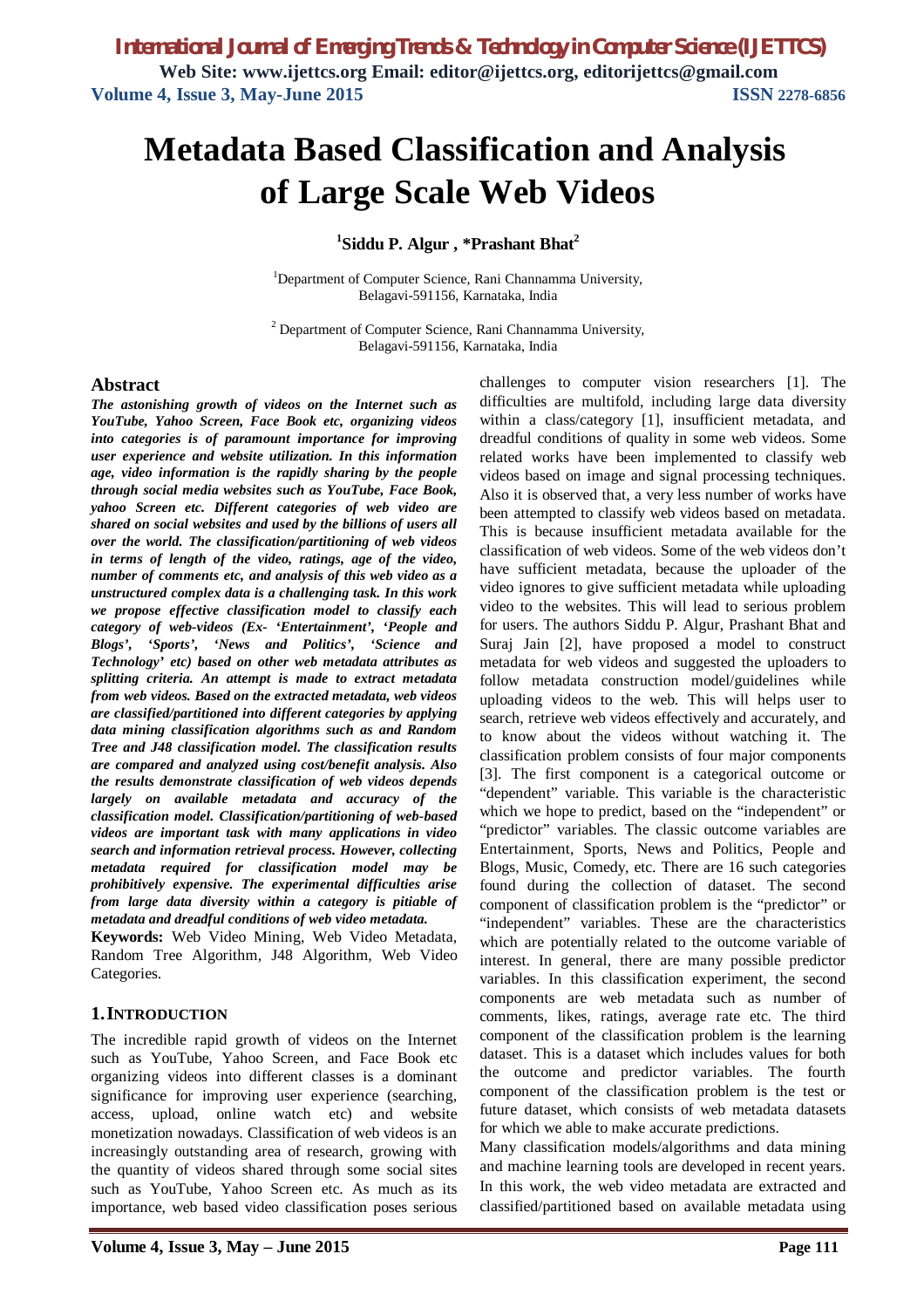Random Tree (RT) and J48 classification algorithms. The classification results are compared and cost/benefit of each web video category is analyzed.

The rest of the paper is organized as follows: The section 2 represents related works on the classification of web videos, section 3 represents proposed web video classification methodology, section 4 represents performance evaluation analysis of classification models and cost/benefit analysis of each category of web videos, and finally section 5 represents conclusion and future enhancements.

### **2.RELATED WORKS**

This section represents some related previous works which are been implemented to classify web videos using metadata. The authors Yang Song, Ming Zhao, Jay Yagnik, and Xiaoyun Wu [1], worked on large scale video taxonomic classification system, which utilizes the category taxonomic structure in training and in interpreting the classification results and a novel scheme is proposed to adapt the web-classifiers to video domain. Video content based features are integrated with textbased features to gain power in the case of degradation of one type of features. Evaluation on videos from hundreds of categories shows that the proposed algorithms generate significant performance improvement over text classifiers or classifiers trained using only video content based features.

The authors Siddu P. Algur, Prashant Bhat and Suraj Jain [2], described significance of web video descriptive metadata, presented an effective and efficient method for construction and extraction of web video descriptive metadata. The proposed method demonstrated the effectiveness of constructing the descriptive metadata with timeline for a domain specific web video. The papers also suggested the construction of event specific and object specific metadata and which are considered to be very effective. Using proposed descriptive metadata model, users may process the video contents effectively and efficiently.

The authors John R. Zhang, Yang Song and Thomas Leung [4], explored an approach which exploits YouTube video co-watch data to improve the performance of a video taxonomic classification system. A graph is built whereby edges are created based on video co-watch relationships and weakly-labeled videos are selected for classifier training through local graph clustering. Evaluation is performed by comparing against classifiers trained using manually labeled web documents and videos. We find that data collected through the proposed approach can be used to train competitive classifiers versus the state of the art, particularly in the absence of expensive manually-labeled data.

The authors Chunneng Huang, Tianjun Fu and Hsinchun

Chen [5], proposed a text-based framework for video content classification of online-video sharing websites. Different types of user-generated data (e.g., titles, descriptions, and comments) were used as proxies for online videos, and three types of text features (lexical, syntactic, and content-specific features) were extracted. Three feature-based classification techniques (C4.5, Naïve Bayes, and SVM) were used to classify videos. To evaluate the proposed framework, user-generated data from candidate videos, which were identified by searching user-given keywords on YouTube, were first collected. Then, a subset of the collected data was randomly selected and manually tagged by users as our experiment data. The experimental results showed that the proposed approach was able to classify online-videos based on users' interests with accuracy rates up to 87.2%, and all three types of text features contributed to discriminating videos. SVM outperformed C4.5 and Naïve Bayes in their experiments.

Automatic categorization of videos in a Web-scale unconstrained collection such as YouTube is a challenging task. A key issue is how to build an effective training set in the presence of missing, sparse or noisy labels. In this regard, the authors Zheshen Wang, Ming Zhao, Yang Song, Sanjiv Kumar, and Baoxin Li [5], proposed to achieve this by first manually creating a small labeled set and then extending it using additional sources such as related videos, searched videos, and textbased web pages.

### **3.METHODOLOGY**

The online video sharing websites like YouTube, Face Book, and Yahoo Screen etc are sources of huge number of all category videos. The web metadata of online videos are extracted using Info Extractor tool. This metadata includes uploader information, category, comments, ratings, length of the video, descriptions about content of the video etc. The descriptions, category (constant metadata attributes) and uploader information are uploader dependent metadata which are given by the uploader of the video at the time of uploading. Remaining web metadata attribute variables such as comments, ratings, likes, dislikes etc are explicit metadata which are independent from the uploader. The uploader independent metadata variables change their values with the time, whereas an uploader dependent metadata variable doesn't change its values with the time. Using uploader dependent metadata and uploader independent web metadata, the category of web videos are classified based on the attributes such as- length of the web video, number of comments, number of views, average ratings and number of rate. We propose a novel and effective methodology to extract the metadata from web videos and classify them based on the extracted metadata by applying data mining techniques. For experimental purpose, out of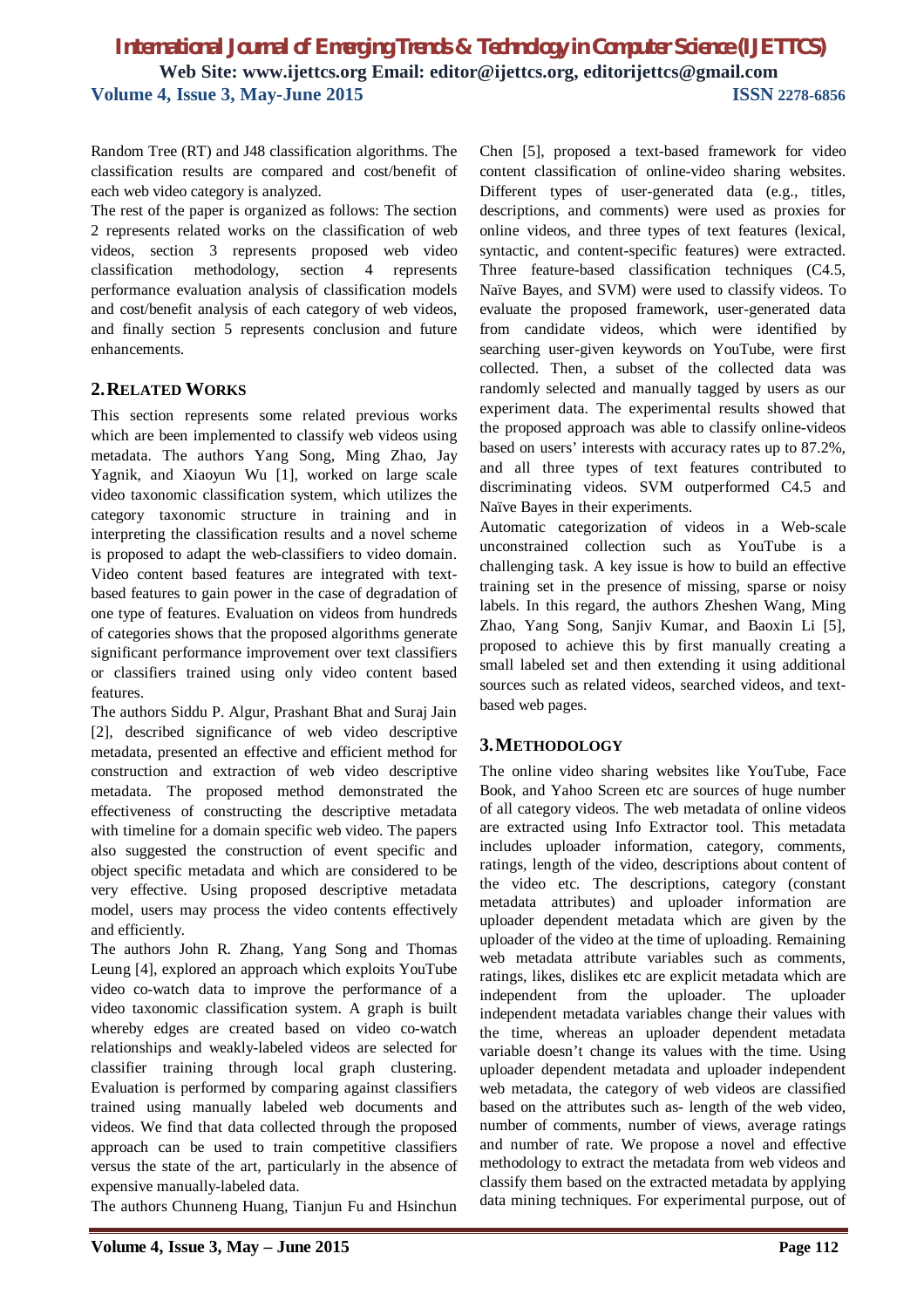the total metadata dataset, 60% are used for training and remaining 40% are used for testing the classification model built using Random Tree and J48 classification methods. The results are analyzed and the efficiency of the proposed method has been demonstrated. The system model of the proposed system is represented in Figure 1. It consists of the following components:

- i) Web video metadata extraction
- ii) Metadata refinement
- iii) Classification model
- iv) Classification analysis.

The functionality of each component of the proposed system model is discussed in the following subsections.



**Figure 1:** System model of the proposed methodology

### **3.1 Web Video Metadata Extraction**

The web videos for a specific domain such as 'Entertainment', 'News and Politics', 'Sports', 'People and Blogs' are randomly selected and given to the InfoExtractor tool, to extract different types of web metadata. The extracted metadata will be in the form of text and these metadata are then stored in a disk [7] with ARFF or CSV file format. The Algorithm 1 is presented for the web video metadata extraction process as follows:

### **Algorithm: Web\_Video\_Metadata\_Extraction(WV1, WV2, WV3……WVn)**

Input: Web videos URL

Output: Metadata of web videos

### **Algorithm Steps**

- *1.*For each selected web videos
- *2.*Give the selected web video URL as input to InfoExtractor
- *3.*Extract metadata in text format
- *4.*Store metadata in database
- *5.*End for

### **3.2 Metadata Refinement**

The input to this component is raw metadata extracted from the web videos. This raw metadata has to be preprocessed for the refinement such as file format conversion and to identify the unimportant metadata. The WEKA tool is used for file preprocessing and to build classification model. The extracted raw metadata are converted to ARFF or CSV format from the text format for effective classification. Care is taken while converting to ARFF or CSV format so that all the metadata are transformed to ARFF or CSV format correctly. Some web videos might have less metadata information, whereas some web videos might have more metadata information. Through observations, it is found that, all web videos contains minimum metadata information such as- length, view counts, ratings, average ratings and number of comments, author information and URL. Among these minimum metadata information of web videos, only the numeric and nominal attributes-length, view counts, ratings, average ratings, category and number of comments are considered for classification. The refined metadata attributes are stored in a database [7] for classification.

### **3.3 Classification Model**

This is the third component of the system model, which in turn consists of three sub-components such as,

- i) Attribute selection measures
- ii) Classification algorithm
- iii) Classification rules.

The efficiency of the classification result largely depends on the classification model itself. Hence, construction of robust classification model plays important role in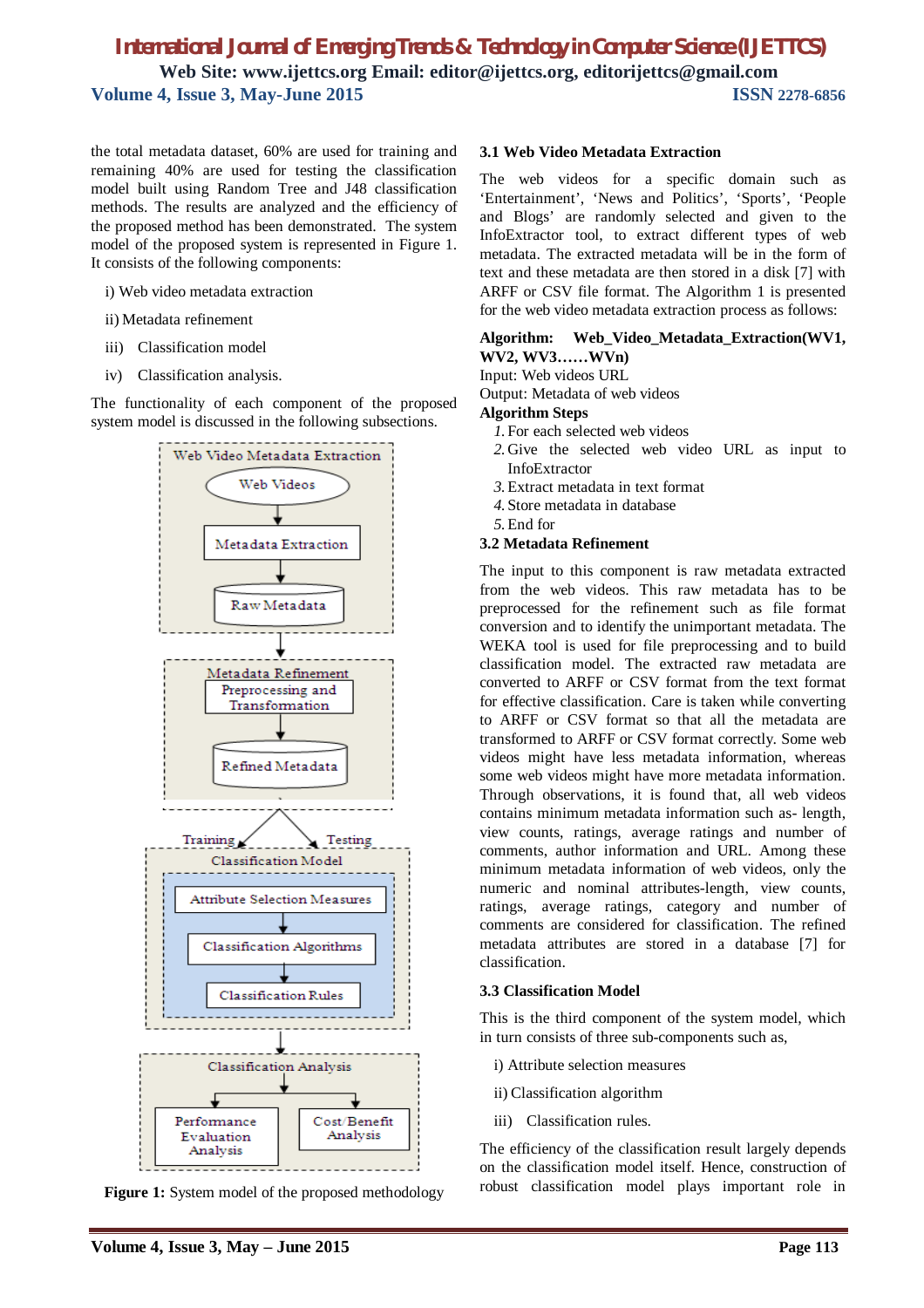classification. The classification model construction for web videos are discussed in the following subsections.

### **3.3.1 Attribute Selection Measures**

The attribute selection measures provide a splitting criteria for each attribute describing the given tuples. The attribute selection measures for web video metadata consisting of i) Information needed to identify the category of an element of a metadata tuple. ii) Information gain of each attributes. iii) Splitting criteria. As discussed in the section 3.2, only five numeric attributes and sixteen nominal class labels (outcomes) are considered for the dataset selected, and are listed in Table 1.

**Table 1**: Attribute selection for classification

| S.<br>$\overline{N}$ | Lengt<br>h | Rat<br>$\boldsymbol{e}$ | Com<br>ment<br>S | Ra<br>tin<br>g | <b>Vie</b><br>ws | <b>Class</b><br>Labels:<br>Category<br>(Outcome) |
|----------------------|------------|-------------------------|------------------|----------------|------------------|--------------------------------------------------|
| 1                    | 150        | 4.5                     | 56               | 80             | 56<br>8          | People<br>and Blogs                              |
| $\overline{2}$       | 140        | 2.5                     | 78               | 56             | 78<br>9          | Entertain<br>ment                                |
| 3                    | 450        | 3.6                     | 36               | 20             | 11<br>$\theta$   | <b>Sports</b>                                    |
|                      |            |                         |                  |                |                  |                                                  |
| N                    | 560        | 1.5                     | 10               | 30             | 55               | <b>UNA</b>                                       |

The procedure to measure attribute selections for the web video metadata are discussed as follows: Let D be the data set of class labeled tuples and  $(C_i, D)$  be the set of tuples of class  $C_i$  in D. Then the information needed to identify the class of an element of a data tuple is given by

Info (D) = 
$$
-\sum_{p} \frac{c_{i}b}{b} \log_2(\frac{c_{i}b}{b}) \dots \dots \dots (1)
$$

Where **M** is the number of class labels present in the dataset. Then the formation gain of attribute 'A' can be measured by using the formula

Gain (A) = Info (D) – Info\_A(D) ………..(2)

Where, Info\_A(D) is expected information required to classify a tuple from the dataset D based on the partitioning by the attribute 'A' and which can be measured as

$$
Info_A(D) = \sum_{i=1}^{n} \frac{|D_i|}{|D|} * Info(D_i) \dots (3)
$$

Where,  $D_i$  is the data partitions of dataset D, and Info  $(D_i)$ can be calculated by using eq (1). Using Eq(1),(2) and (3) information gain of each attribute will be calculated and the attribute which has highest information gain will be labeled as splitting node as shown in Figure 2. The splitting criterion decides which attribute to test at each node by determining the best way to split or partition the tuples into different categories. The attributes- Length of the web video, Number of comments, Number of views, Average ratings and Number of rates are continuous valued attributes. In this case, the test at node N has two possible outcomes (2 partitions) at any given time, with respect to the conditions "Attribute values<= split\_point" and "Attribute values> split\_point".



**Figure 2:** Labeling root node of the tree

The splitting point will be taken as mean (or mid) value of the each attribute in which values are sorted in increasing order. In the same way, the tuples are recursively partitioned and nodes are labeled with attribute which has highest information gain such that  $D_1$ holds the subset of class-labeled tuples in D for which attribute values $\leq$ =split\_point, and the partition  $D_2$  holds the rest.

#### **3.3.2 Classification Algorithms**

The proposed system model uses Decision Tree- Random Tree and J48 classification algorithms to classify/partition the web videos. Decision Tree is a tree structured predictive machine-learning model that decides the target value (dependent variable) of a new sample based on various attribute values of the available data. The internal nodes of a decision tree denote the different attributes; the branches between the nodes tell us the possible values that these attributes can have in the observed samples, while the terminal nodes represents the final value (classification) of the dependent variable. The working of the Random Tree and J48 classification algorithm is described as follows:

#### **A) Random Tree classification algorithm**

Random decision tree algorithm constructs multiple decision trees randomly. While constructing each tree, the algorithm picks a "remaining" feature randomly at each node expansion. A nominal feature such as 'Entertainment', 'Sports', 'Music', etc is considered "remaining" if the same categorical features has not been chosen previously in a particular decision path starting from the root of the tree to the current node. Once a categorical feature is chosen, it is ineffective to pick it again on the same decision path because every sample in the same path will have the same value. However, a continuous features such as 'Length', 'Comments', 'Ratings' etc, can be chosen more than once in the same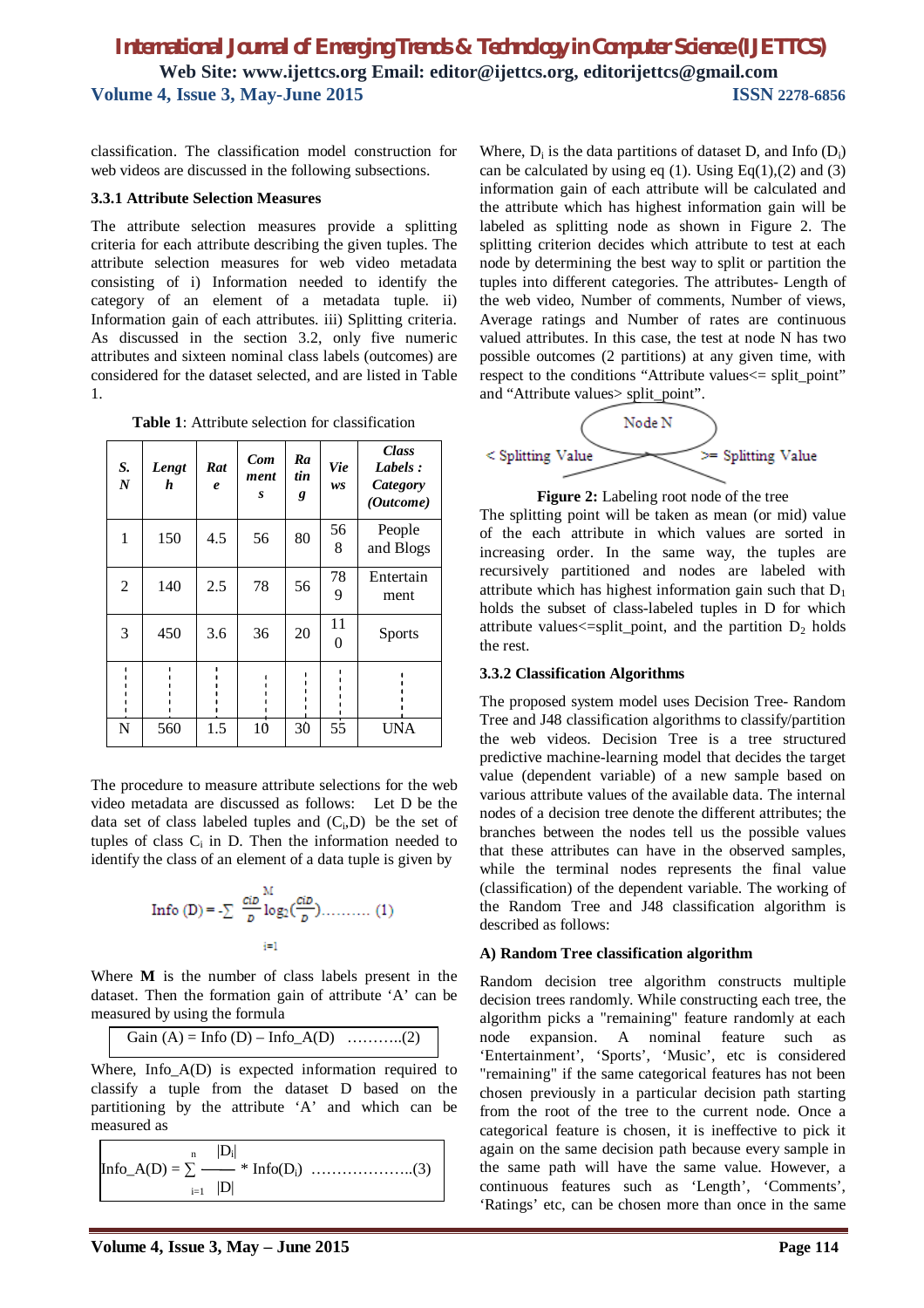decision path. Each time a random threshold is selected for continuous features to split the tree.

#### **B) J48 classification algorithm**

J48 is bespoke version of C4.5 classification algorithm. The J48 algorithm generates a classification-decision tree for the web video metadata data-set by recursive partitioning the tuples. The decision tree is grown using depth-first strategy. The algorithm considers all the possible tests that can split the metadata data set and selects a test that gives the best information gain. For each continuous attributes of the web video such as 'Length', 'Ratings', 'Comments' etc, binary tests involving every distinct values of the attribute are considered. In order to gather the information gain of all these binary tests efficiently, the training data set belonging to the node in consideration is sorted and the information gain of the binary partition point based on each distinct values are calculated and sub trees are formed accordingly. This process is repeated for each continuous attributes.

#### **3.3.3 Classification Rules**

A part or segment of the Decision Tree structure of Random Tree (RT) and J48 classification model for the dataset chosen is represented in Figure 3.



**Figure 3:**Tree structure result of RT and J48 classification model.

The above tree can be converted to classification rules by traversing the path from root node to each leaf node in the tree. The classification rules extracted from Figure 2 are as follows:

```
Length \leq 124.5Views < 847.5
Length < 45.5Comments \leq 2.5<br>| Views \leq 161.5Length \leq 24.5
           Rate < 0.5Length < 6.5Comments < 0.5Length \leq 4.5
```


#### **3.4 Classification Analysis**

In this section, performance evaluation measures such as TP, FP, precision, recall and F-Measure will be calculated to measure classification accuracy and efficiency of RT and J48 classification model. Also the classification

**Volume 4, Issue 3, May – June 2015 Page 115**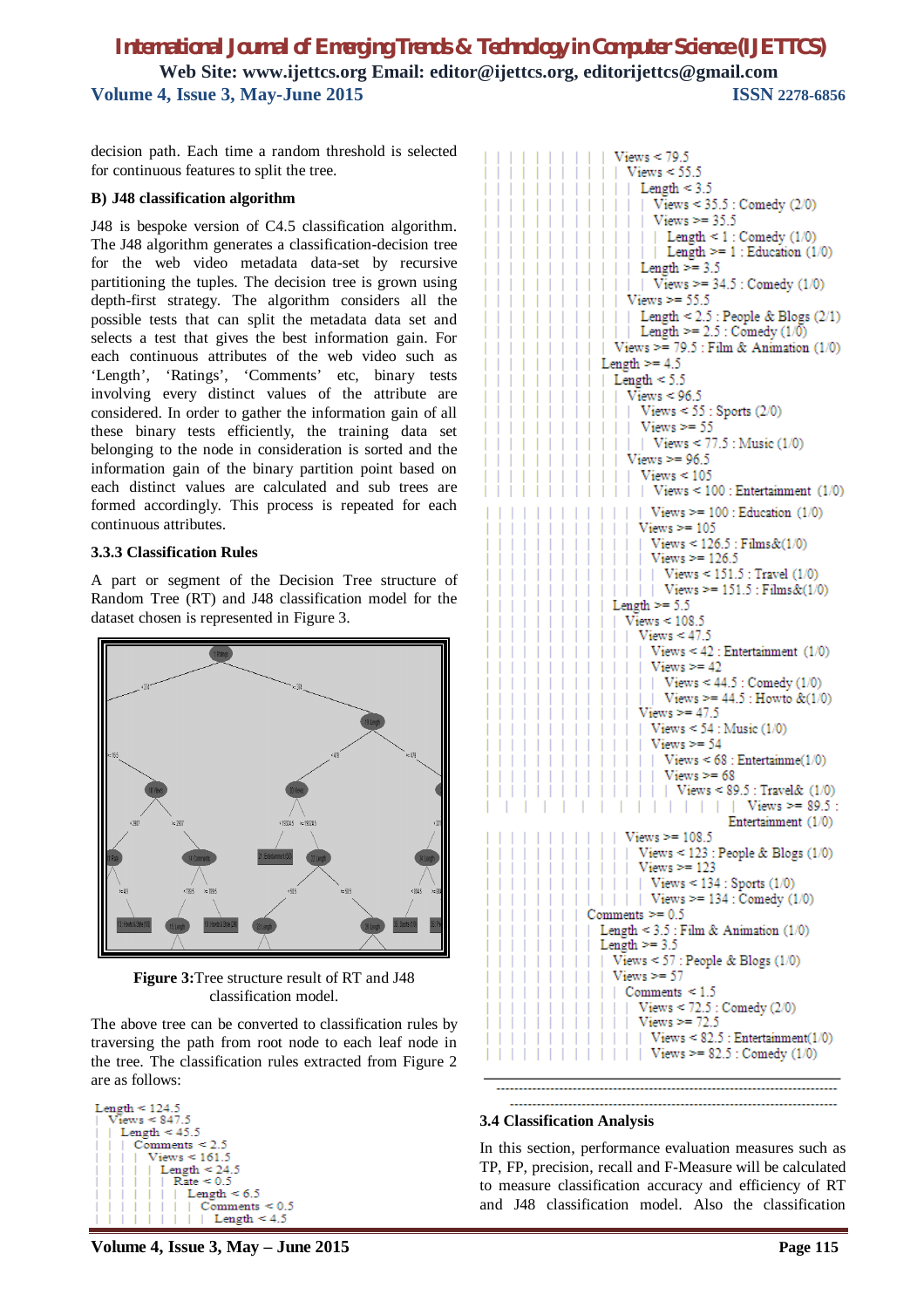accuracy of RT and J48 will be compared. To analyze the cost/benefit of each web video category, the result of classification model with highest accuracy will be taken. In the cost/benefit analysis, the minimum cost and maximum cost of each web video category with classification accuracy will be represented.

### **4.EXPERIMENTAL RESULTS AND DISCUSSIONS**

#### **4.1 Classification using Random Tree and J48 classification model**

To test the efficiency of the classification models constructed using Random tree and J48, the dataset is downloaded from the website [8] which consists of 47660 web video metadata instances. The performance of the model is measured in terms of number of correctly classified instances, number of incorrectly classified instances, TP rate, FP rate, precision, recall and F-score. The Table 2 represents classification result obtained by the Random Tree classification model.

| $S\mathit{l}$ . $N$<br>$\boldsymbol{\theta}$ | <b>Class Labels</b>   | <b>Total</b><br>Weigh<br>t | Correctly<br>Classifie<br>$\boldsymbol{d}$ | <b>Incorrectl</b><br>$\mathbf{v}$<br>Classified | TP           | <b>FP</b>      | <b>Precisio</b><br>n | Recal<br>L   | $F -$<br>Measure |
|----------------------------------------------|-----------------------|----------------------------|--------------------------------------------|-------------------------------------------------|--------------|----------------|----------------------|--------------|------------------|
| $\mathbf{1}$                                 | People&Blog           | 3637                       | 3637                                       | $\mathbf{0}$                                    | $\mathbf{1}$ | $\mathbf{0}$   | 0.996                | $\mathbf{1}$ | 0.998            |
| $\overline{2}$                               | Comedy                | 2885                       | 2884                                       | $\mathbf{1}$                                    | $\mathbf{1}$ | $\Omega$       | 0.997                | $\mathbf{1}$ | 0.998            |
| 3                                            | Entertainment         | 11474                      | 11469                                      | 5                                               | $\mathbf{1}$ | $\mathbf{0}$   | 0.999                | $\mathbf{1}$ | 0.999            |
| $\overline{4}$                               | Howto&Style           | 2017                       | 2016                                       | $\mathbf{1}$                                    | $\mathbf{1}$ | $\overline{0}$ | 0.999                | $\mathbf{1}$ | 0.999            |
| 5                                            | Music                 | 13974                      | 13958                                      | 16                                              | 0.999        | $\mathbf{0}$   | $\mathbf{1}$         | 0.999        | 0.999            |
| 6                                            | <b>Sports</b>         | 2821                       | 2819                                       | $\overline{2}$                                  | 0.999        | $\mathbf{0}$   | 0.995                | 0.999        | 0.999            |
| $\tau$                                       | <b>News</b>           | 1559                       | 1555                                       | $\overline{4}$                                  | 0.997        | $\Omega$       | 0.999                | 0.997        | 0.998            |
| 8                                            | Films&Animation       | 4631                       | 4630                                       | $\mathbf{1}$                                    | $\mathbf{1}$ | $\Omega$       | $\mathbf{1}$         | $\mathbf{1}$ | $\mathbf{1}$     |
| 9                                            | Non-Profit            | 130                        | 129                                        | $\mathbf{1}$                                    | 0.992        | $\Omega$       | $\mathbf{1}$         | 0.992        | 0.996            |
| 10                                           | <b>UNA</b>            | 238                        | 238                                        | $\Omega$                                        | $\mathbf{1}$ | $\Omega$       | $\mathbf{1}$         | $\mathbf{1}$ | $\mathbf{1}$     |
| 11                                           | <b>Travel</b> &Events | 878                        | 874                                        | $\overline{4}$                                  | 0.995        | $\Omega$       | $\mathbf{1}$         | 0.995        | 0.998            |
| 12                                           | Autos&Vehicles        | 686                        | 685                                        | $\mathbf{1}$                                    | 0.999        | $\overline{0}$ | $\mathbf{1}$         | 0.999        | 0.998            |
| 13                                           | Education             | 532                        | 532                                        | $\overline{0}$                                  | $\mathbf{1}$ | $\mathbf{0}$   | 0.998                | $\mathbf{1}$ | 0.998            |
| 14                                           | Pets&Animals          | 878                        | 875                                        | 3                                               | 0.997        | $\overline{0}$ | $\mathbf{1}$         | 0.997        | 0.999            |
| 15                                           | Gaming                | 429                        | 427                                        | $\overline{2}$                                  | 0.988        | $\overline{0}$ | $\mathbf{1}$         | 0.995        | 0.997            |
| 16                                           | Science&Tech          | 891                        | 880                                        | 11                                              | 0.999        | $\mathbf{0}$   | $\mathbf{1}$         | 0.988        | 0.994            |
|                                              | <b>Total</b>          | 47660                      | 47608                                      | 52                                              | 0.999        | 0.000          | 0.995                | 0.995        | 0.995            |

**Table 2:** Classification result of Random Tree classification model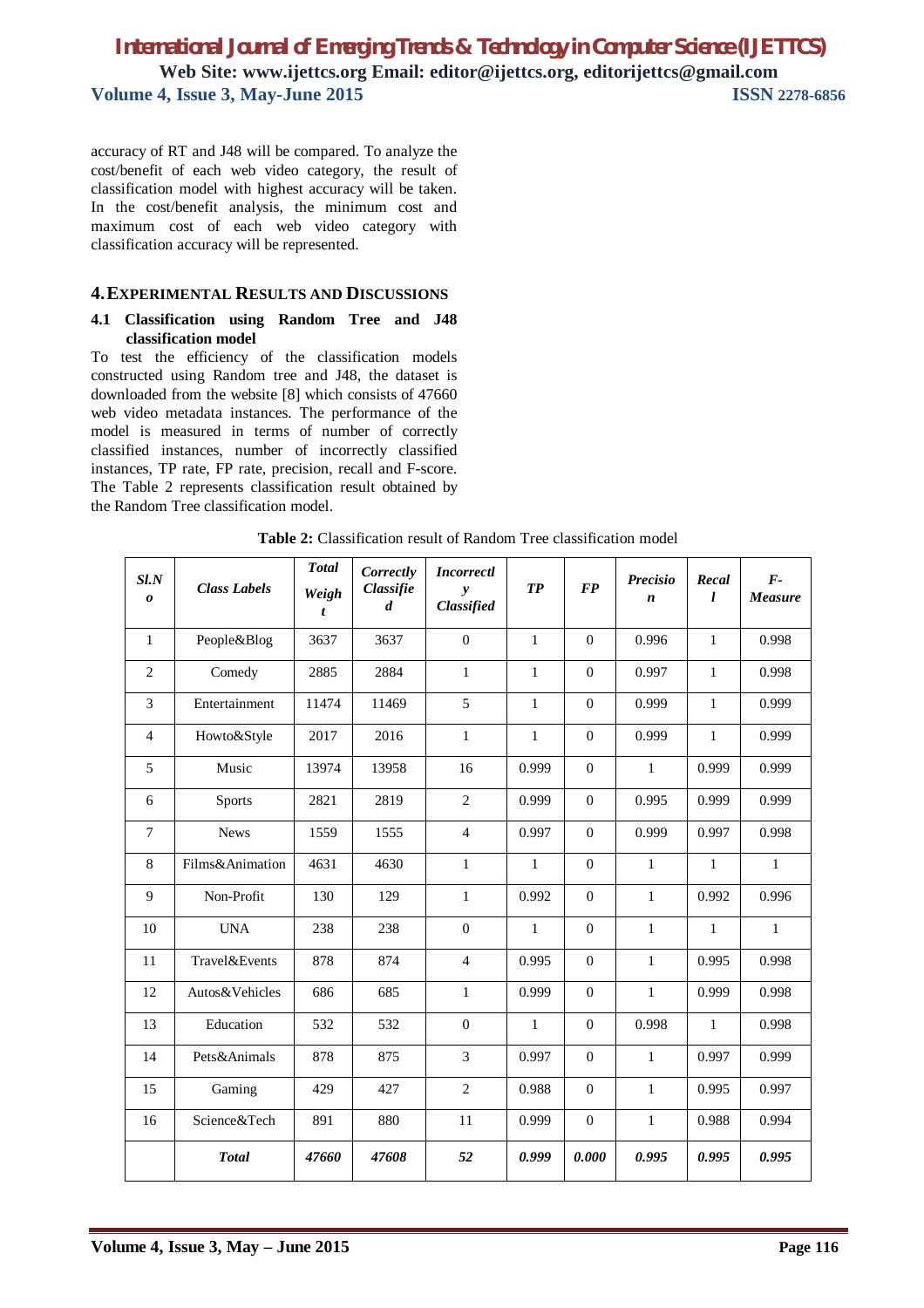|      | === Confusion Matrix === |                |      |          |      |      |      |     |                |              |                      |              |              |     |                |                                |
|------|--------------------------|----------------|------|----------|------|------|------|-----|----------------|--------------|----------------------|--------------|--------------|-----|----------------|--------------------------------|
|      |                          |                |      |          |      |      |      |     |                |              |                      |              |              |     |                |                                |
| a    | b                        |                | đ    |          |      | ã    | h    |     |                | k            |                      | m            | n            | ٥   | p              | <-- classified as              |
| 3637 | 0                        | 0              | Ō    | 0        | 0    |      | ٥    | ٥   | 0              | 0            | 0                    | 0            | $\mathbf{0}$ |     | 0              | $a = People & Blogs$           |
|      | 2884<br>$\mathbf{1}$     |                | n    | $\theta$ | n    |      |      | n   | n              | Ō            | $\theta$             | $\mathbf{0}$ |              |     | $\mathbf{0}$   | $b =$ Comedy                   |
|      | 4                        | 1 11469        |      | Ō        | Ō    | ñ    |      | Ō   | 0              | Ō            | $\ddot{\phantom{0}}$ | Ō            | n            |     | $\mathbf{0}$   | $c =$ Entertainment            |
| O    | $\mathbf{0}$             |                | 2016 | 0        | ñ    | n    | ñ    | Ō   | $\overline{0}$ | $\mathbf{0}$ | $\mathbf{0}$         | 0            | ñ            |     | $\overline{0}$ | $d =$ Howto a Style            |
|      | 3                        | 6              |      | 0 13958  | n    |      |      | ٥   | Ō              | ň            | $\mathbf{0}$         | n            | n            |     | 0 <sup>1</sup> | $e = Music$                    |
|      | $\theta$                 | $\overline{c}$ | 0    | 0        | 2819 |      |      | 0   | $\mathbf{0}$   | 0            | $\theta$             | 0            | 0            |     | $\mathbf{0}$   | $f =$ Sports                   |
|      | 0                        | $\overline{2}$ | ٥    |          |      | 1555 | Ō    | ٥   | 0              | n            | Ō                    | 0            | 0            |     | $^{\circ}$     | $q$ = News $\epsilon$ Politics |
|      | 0                        | n              |      |          | ٥    | ٥    | 4630 | ٥   | 0              | Ō            | $\mathbf{0}$         | 0            | n            |     | $\mathbf{0}$   | $h =$ Film $s$ Animation       |
|      | 0                        | 0              |      |          |      |      | ٥    | 129 | 0              | ٥            | 0                    | ٥            | 0            |     | $\circ$        | i = Nonprofits & Activism      |
|      | 0                        | 0              | ٥    | 0        | ٥    | Ō    | ٥    | ٥   | 238            | n            | $\ddot{\phantom{0}}$ | $\mathbf{0}$ | $\mathbf{0}$ | n   | $\circ$        | $j = UNA$                      |
|      |                          | n              |      | 0        |      | n    | ٥    | ٥   | 0              | 874          | $\mathbf{0}$         | $\mathbf{0}$ | ٥            | n   | $\mathbf{0}$   | $k = Travel$ & Events          |
|      | 0                        | 0              |      | ٥        | n    | n    | n    | 0   | $\Omega$       | 0            | 685                  | $\mathbf{0}$ | n            | O   | $\mathbf{0}$   | $l =$ Autos $s$ Vehicles       |
|      | $\theta$                 | n              | n    | Ō        | n    | n    | n    | 0   | $\mathbf{0}$   | n            | $\mathbf{0}$         | 532          | $\theta$     | n   | 0 <sup>1</sup> | $m = Education$                |
|      |                          | 0              |      |          | ٥    | Λ    |      | 0   | $\mathbf{0}$   | 0            | $\mathbf{0}$         | 0            | 875          | 0   | $\overline{0}$ | $n = Pets$ & Animals           |
|      |                          | ٥              |      |          | 0    | ٥    | ٥    | 0   | 0              | 0            | 0                    | 0            | 0            | 427 | $\mathbf{0}$   | $o =$ Gaming                   |
|      |                          |                |      |          |      |      |      |     |                |              |                      |              |              | ٥   | 880            | $p =$ Science & Technology     |

**Figure 4:** Confusion matrix of RT classification result

It is observed from the experimental result that, out of 47660 instances, 47608 tuples are correctly classified and 52 are incorrectly classified by the Random tree classification model. The class labels 'Music', 'Films and Animation', 'Non-Profit', 'UNA', 'Travels and Events', 'Autos and Vehicles', 'Pets and Animals', 'Gaming', and 'Science and Technology' has highest precision among class labels used. The overall efficiency of the Random tree classification model is 99.5%. The classification results of RT classification model are represented in the form of confusion matrix in Figure 4.

In this confusion matrix, the column 'a' and the row 'a' corresponds to the class label 'People and Blogs', similarly, the column 'b' and row 'b' corresponds to the class label 'Comedy' and so on. From the result of confusion matrix, one metadata tuple with class label

'Comedy' is misclassified as 'People and Blogs', and one tuple of 'Entertainment category is misclassified as 'Comedy' and four tuples are misclassified as 'People and Blogs'. According to the same aspect, the 'Music' category has highest misclassified tuples among remaining web video categories. The class labels 'People and Blog', 'UNA' and 'Education' are classified more effectively as compared to remaining class labels. Also the misclassification rate of the RT classification model is very less.

Similarly, the same dataset is applied to J48 classification algorithm and obtained the following result as described in the Table 3 which contains classification performance evaluation metrics such as- number of correctly classified instances, number of incorrectly classified instances, TP rate, FP rate, precision, recall and F-score.

| $Sl$ .No       | <b>Class Labels</b> | <b>Total</b><br>Weight | Correctly<br><b>Classified</b> | <i>Incorrectly</i><br><b>Classified</b> | TP    | <b>FP</b> | <b>Precision</b> | Recall | $\bm{F}$<br><b>Measure</b> |
|----------------|---------------------|------------------------|--------------------------------|-----------------------------------------|-------|-----------|------------------|--------|----------------------------|
| 1              | People&Blog         | 3637                   | 2165                           | 1472                                    | 0.595 | 0.033     | 0.602            | 0.595  | 0.598                      |
| 2              | Comedy              | 2885                   | 1785                           | 1100                                    | 0.619 | 0.024     | 0.622            | 0.619  | 0.62                       |
| 3              | Entertainment       | 11474                  | 8590                           | 2884                                    | 0.749 | 0.117     | 0.67             | 0.749  | 0.707                      |
| $\overline{4}$ | Howto&Style         | 2017                   | 1123                           | 894                                     | 0.557 | 0.015     | 0.62             | 0.557  | 0.587                      |
| 5              | Music               | 13974                  | 12251                          | 1723                                    | 0.877 | 0.189     | 0.658            | 0.877  | 0.752                      |
| 6              | <b>Sports</b>       | 2821                   | 1224                           | 1597                                    | 0.434 | 0.014     | 0.666            | 0.434  | 0.526                      |
| 7              | <b>News</b>         | 1559                   | 629                            | 930                                     | 0.403 | 0.006     | 0.679            | 0.403  | 0.506                      |
| 8              | Films&Animation     | 4631                   | 2554                           | 2077                                    | 0.552 | 0.022     | 0.73             | 0.552  | 0.628                      |
| 9              | Non-Profit          | 130                    | 13                             | 117                                     | 0.1   | $\theta$  | 0.52             | 0.1    | 0.168                      |
| 10             | UNA                 | 238                    | 73                             | 165                                     | 0.307 | 0.001     | 0.745            | 0.307  | 0.435                      |
| 11             | Travel&Events       | 878                    | 202                            | 676                                     | 0.23  | 0.002     | 0.65             | 0.23   | 0.34                       |
| 12             | Autos&Vehicles      | 686                    | 158                            | 528                                     | 0.23  | 0.002     | 0.658            | 0.23   | 0.341                      |

**Table 3:** Classification result of J48 classification model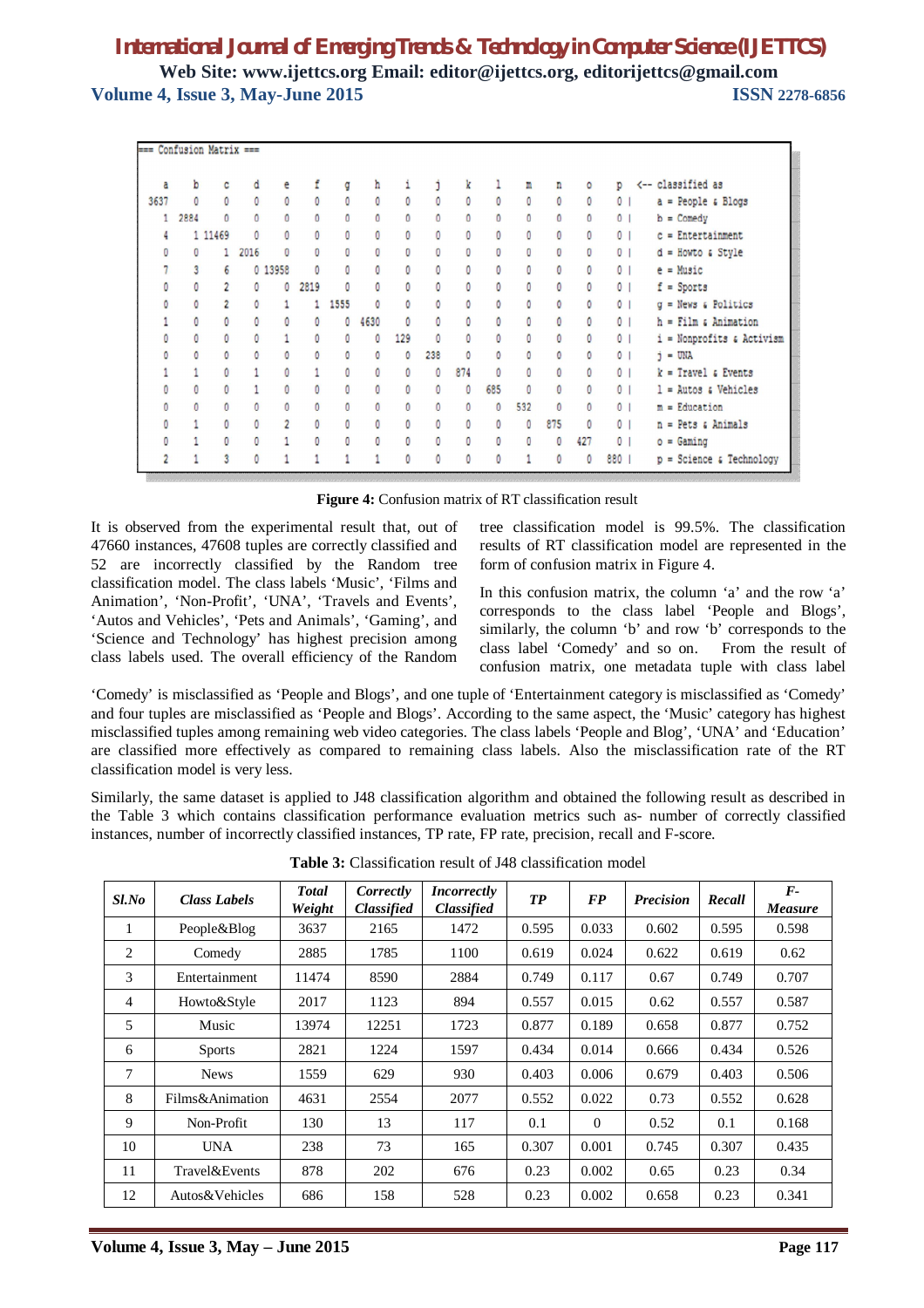| 13 | Education    | 532   | 101   | 431   | 0.19  | 0.001 | 0.678 | 0.19  | 0.297 |
|----|--------------|-------|-------|-------|-------|-------|-------|-------|-------|
| 14 | Pets&Animals | 878   | 266   | 612   | 0.303 | 0.003 | 0.687 | 0.303 | 0.451 |
| 15 | Gaming       | 429   | 105   | 324   | 0.245 | 0.001 | 0.705 | 0.245 | 0.363 |
| 16 | Science&Tech | 891   | 225   | 666   | 0.253 | 0.002 | 0.719 | 0.253 | 0.374 |
|    | <b>Total</b> | 47660 | 31624 | 16396 | 0.66  | 0.092 | 0.663 | 0.66  | 0.642 |

| === Confusion Matrix === |      |      |      |       |      |     |      |                |                |                |     |                |                |                |                 |                                         |
|--------------------------|------|------|------|-------|------|-----|------|----------------|----------------|----------------|-----|----------------|----------------|----------------|-----------------|-----------------------------------------|
| a                        | b    | c    | d    | e     | f    | a   | ħ    | i              | j.             | k              | 1   | m              | n              | ٥              | D               | <-- classified as                       |
| 2165                     | 54   | 460  | 53   | 716   | 41   | 12  | 82   | ٥              | 1              | 12             | 5   | 3              | 15             | $\overline{c}$ | 16              | $a = People & Blogs$                    |
| 154                      | 1785 | 352  | 42   | 370   | 44   | 23  | 88   | ٥              | $\overline{2}$ | 4              | 5   | 3              | 4              | 5              | 4 <sub>1</sub>  | $b =$ Comedy                            |
| 254                      | 193  | 8590 | 78   | 1924  | 110  | 40  | 195  | ٥              |                | 21             | 12  |                | 31             | 7              | 11 <sup>1</sup> | $c =$ Entertainment                     |
| 101                      | 83   | 312  | 1123 | 289   | 21   | 16  | 42   | ٥              | 3              | 6              | 3   | 3              | 9              | 2              | 4 <sub>1</sub>  | $d =$ Howto a Style                     |
| 215                      | 169  | 870  | 138  | 12251 | 65   | 28  | 165  | $\overline{2}$ | 3              | 14             | 10  | 6              | 15             | 10             | 13 <sup>1</sup> | $e$ = Music                             |
| 133                      | 115  | 460  | 57   | 682   | 1224 | 16  | 90   | $\overline{c}$ | $\overline{2}$ | 7              | 8   |                | 15             | $\overline{2}$ | 7 <sub>1</sub>  | $f =$ Sports                            |
| 93                       | 64   | 264  | 66   | 328   | 49   | 629 | 45   | 0              | 3              |                | ٥   |                | 4              | 3              | 6 <sup>1</sup>  | $q$ = News $\epsilon$ Politics          |
| 161                      | 138  | 529  | 85   | 984   | 95   | 47  | 2554 | ٥              | $\overline{2}$ | 5              | 7   | $\overline{2}$ | 7              | 7              | 8 <sub>1</sub>  | $h =$ Film $\epsilon$ Animation         |
| 13                       | 9    | 29   | 5    | 33    | 9    | 8   | 7    | 13             | 0              | 0              | 0   | $\circ$        | 0              | 1              | 3 <sub>1</sub>  | $i$ = Nonprofits $\varepsilon$ Activism |
| 17                       | 13   | 48   | 3    | 43    | 13   | 13  | 15   | ٥              | 73             | 0              | ٥   | 0              | ٥              | ٥              | 0 <sub>1</sub>  | $j =$ UNA                               |
| 61                       | 60   | 182  | 31   | 222   | 33   | 24  | 47   |                |                | 202            | 4   |                | $\overline{2}$ |                | 6 <sup>1</sup>  | $k = Travel$ & Events                   |
| 45                       | 36   | 155  | 30   | 167   | 24   | 13  | 41   | 0              | 0              | 10             | 158 |                |                | ٥              | 2 <sub>1</sub>  | $l =$ Autos $s$ Vehicles                |
| 49                       | 27   | 106  | 28   | 140   | 21   | 16  | 34   | $\overline{c}$ | 0              | $\overline{2}$ | 4   | 101            | 0              | 0              | 2 <sub>1</sub>  | $m = Education$                         |
| 51                       | 50   | 166  | 21   | 186   | 40   | 22  | 36   | ٥              | $\overline{2}$ | 14             | 10  | 9              | 266            |                | 4 <sup>1</sup>  | Pets & Animals<br>$n =$                 |
| 21                       | 35   | 91   | 25   | 88    | 14   | 6   | 24   | $\overline{2}$ | n              | 4              | 6   | $\overline{2}$ | 4              | 105            | 2 <sub>1</sub>  | $o =$ Gaming                            |
| 66                       | 40   | 212  | 26   | 195   | 34   | 13  | 35   | 3              | $\overline{2}$ | 6              | 8   | 12             | 11             | 3              | $225$           | $p =$ Science & Technology              |

**Figure 5:** Confusion matrix of result of J48 classification model

The number of correctly classified instances are 31464 and 16196 instances are misclassified. The performance evaluation metrics of the class labels 'Non Profit', ' results of J48 classification model and confusion matrix is represented in Figure 5.

The class labels 'Music', 'Comedy, 'Entertainment' and 'Films and Animation' are classified more effectively as compared to remaining class labels. Also the misclassification rate of the J48 classification model is more as compared to RT classification model result. From the result of confusion matrix, the majority of the misclassification rate are distributed among the class labels such as 'People and Blogs', 'Comedy', 'Entertainment', 'How to and Style', 'Music', 'Sports', 'News', and 'Films and Animation'.

In this experiment, the web video metadata sets partitioned and classified effectively on random tree classification model. The comparison result is represented in Table 4.

| Table 4: Comparison of classification Accuracy |  |
|------------------------------------------------|--|
|------------------------------------------------|--|

| <b>Classification</b><br>model | Correctly<br>Classifie<br>d | <i>Incorrectly</i><br>classified | Accuracy |  |  |
|--------------------------------|-----------------------------|----------------------------------|----------|--|--|
| Random Tree                    | 47432                       | 228                              | 99.5%    |  |  |
| J48 Classifier                 | 31464                       | 16196                            | 66.02%   |  |  |

The experimental result shows that, RT classification model works well on numeric/continuous data as Travel and Events', 'Autos and Vehicles', and 'Education' are very less as compared to remaining class labels.The

compared to J48 classification model. The web video metadata datasets contains all independent attribute as continuous values. Due to this factor the J48 classification has less accuracy than RT classification model. The partition analysis of independent attributes is analyzed using Random Tree classification model in the subsection 4.2.

#### **4.2 Attribute analysis for web video class labels**

This section describes comments, rate, ratings, length and view count analysis for all identified 16 web video class labels.

The Figure 6 represents statistical comparison of attribute analysis of all the web video class labels where, X-axis represents class labels of web videos, and Y-axis represents normalized average values of - comments, rate, ratings, length and view counts of each web video class labels. To plot the graph, the values of each attributes are normalized using 'Min-Max normalization' method and scaled between 0 to 100. From the comparison statistics, the class labels 'Music', 'Films and Animation', 'Entertainment', 'Comedy' and 'Sports' as the top 5 web video class labels which are having highest number of comments. The rate information analysis of web videos has two parts- the analysis of web videos using number of ratings of the web videos, and the ratings  $(0 \text{ to } 5)$  given by the online users for web videos. Also the highest number of average rate and ratings obtained by the class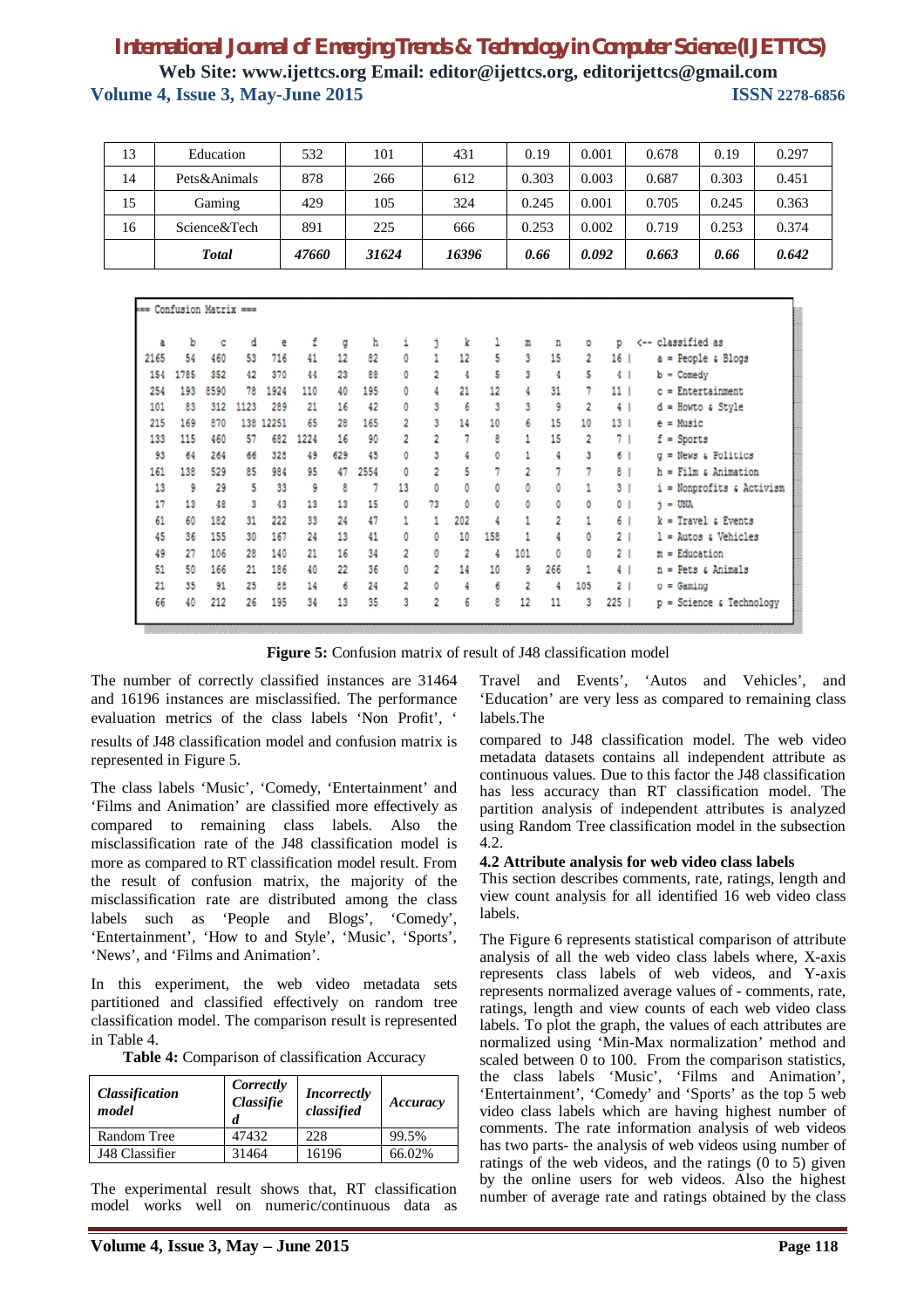labels are - 'Music', 'Films and Animation', 'Comedy' and 'Entertainment' respectively.

In the length analysis of large scale web videos, we found the following top 5 web video class labels which are having large number of length units – 'Entertainment', 'Science and Technology', 'News and Politics', 'People and Blogs', 'Music' and 'Films and Animation' respectively.

In the analysis of 'views' counts of large scale web videos, statistical measurements are made to find average view count of each web video class labels, and obtained the class labels 'Music', 'Entertainment', 'Films and Animation', 'Comedy', and 'Sports' as top 5 popular web video categories respectively.

The attribute analysis of web videos shows that, nowadays, the web videos of - Entertainment, Movie, Music and Sports class labels are highly attracting the online users as compared to other class labels web videos.

#### **4.3 Cost/Benefit analysis of web video categories using RT classification model**

By the comparison of results of J48 classification model and RT classification model, the RT classification model is found with highest accuracy. Hence, this section represents cost/benefit analysis of only RT classification model for each 16 nominal category of web videos. The minimization of cost/benefit and its percentage of classification accuracy are represented in Table 5.

The experimental result shows that, the RT classification method is the most effective way to classify the web videos based on their category. Also the result of classification, attribute analysis and cost benefit analysis of web videos shows that, there are only few category of web videos are most popularly being used by the online users and are rapidly sharing on social websites. By the results of classification/partitioning and cost benefit analysis, we found

the following top 5 web video categories - 'Films and Animation', 'Music', 'Entertainment', 'Comedy', 'Sports' and 'News and Politics' respectively.

| <b>Class/Category</b> | <b>Minimum</b><br>Cost/Benefi | $%$ of<br><b>Classification</b><br>Accuracy |  |  |  |  |
|-----------------------|-------------------------------|---------------------------------------------|--|--|--|--|
| People&Blog           | 53                            | 99.88                                       |  |  |  |  |
| Comedy                | 9                             | 99.98                                       |  |  |  |  |
| Entertainment         | 19                            | 99.96                                       |  |  |  |  |
| Howto&Style           | 3                             | 99.99                                       |  |  |  |  |
| Music                 | 22                            | 99.95                                       |  |  |  |  |
| <b>Sports</b>         | 5                             | 99.98                                       |  |  |  |  |
| <b>News</b>           | 5                             | 99.98                                       |  |  |  |  |
| Films&Animatio<br>n   | $\overline{c}$                | 99.99                                       |  |  |  |  |
| Non-Profit            | 1                             | 99.99                                       |  |  |  |  |
| UNA                   | 4                             | 99.99                                       |  |  |  |  |
| Travel&Events         | 1                             | 99.99                                       |  |  |  |  |
| Autos&Vehicles        |                               | 99.99                                       |  |  |  |  |
| Education             |                               | 99.99                                       |  |  |  |  |
| Pets&Animals          | 3                             | 99.99                                       |  |  |  |  |
| Gaming                | 2                             | 99.99                                       |  |  |  |  |
| Science&Tech          | 3                             | 99.97                                       |  |  |  |  |

**Table 5:** Cost/Benefit analysis of each category using Random Tree classification model.